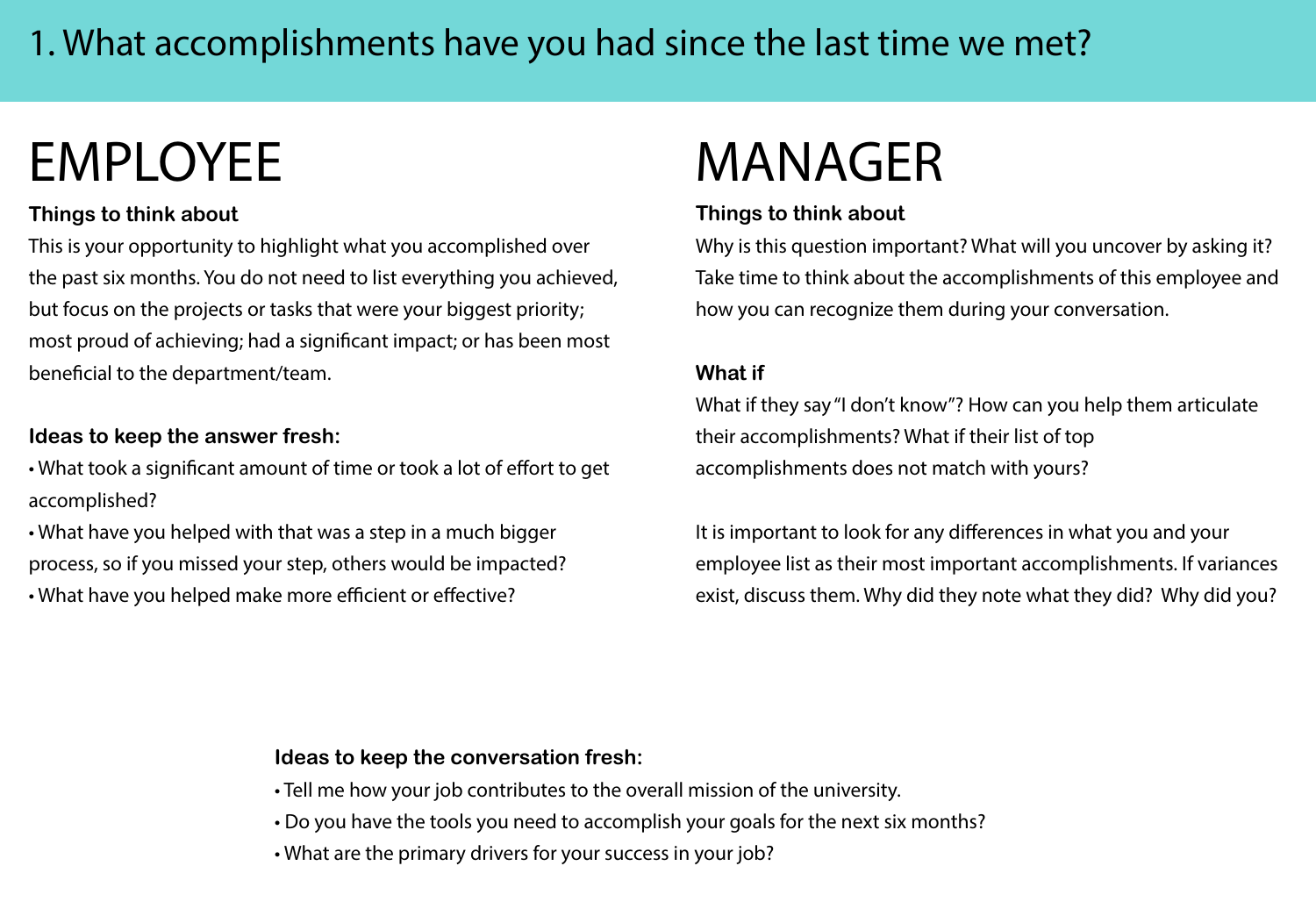2. Do we (me and my supervisor) think my accomplishments align with what is expected (most needed) for this position and our unit's priorities? Yes, Somewhat, or No. Explain.



## EMPLOYEE

#### **Things to think about**

Are we on the same page with how I should be spending my time? Why or why not? What are the expectations for this position? Remember that priorities and workload shift throughout the year. It is okay to be flexible and adjust your goals as necessary.

## MANAGER

#### **Things to think about**

What are the most needed contributions from this position? Is this employee doing those things? If not, discuss it with the employee.

It could be that the employee needed to cover for someone else instead of working on their own work. Also acknowledge the effort and contribution of filling in to meet the unit's most pressing needs.

By the end of the discussion, the two of you should be on the same page on what work the employee needs to be focused on doing.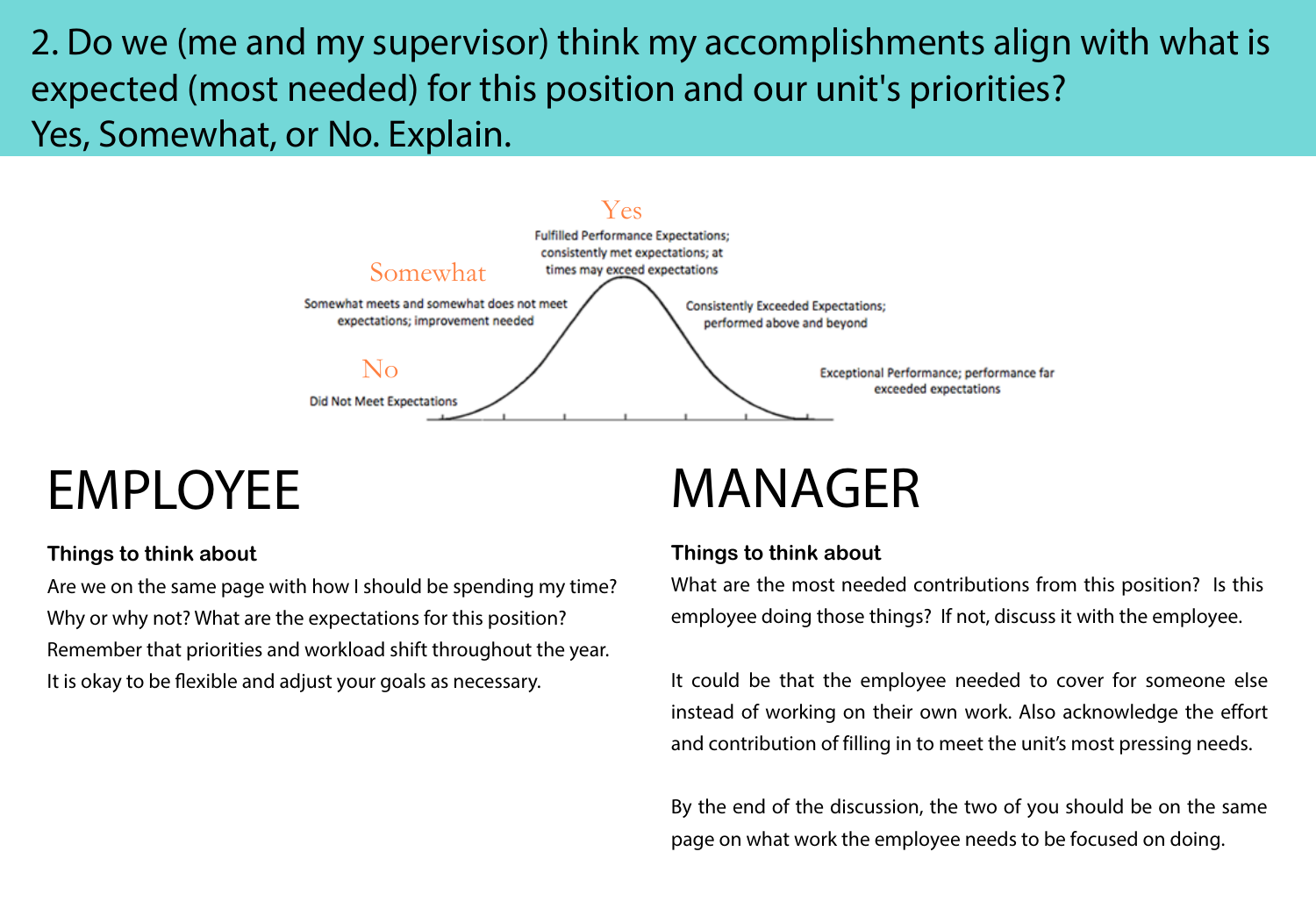### 3. What will you accomplish before the next time we meet?

# EMPLOYEE MANAGER

#### **Things to think about**

Think ahead to the next six months. What are the things you will be working on? What projects or tasks will require most of your time and/or will have the biggest impact? Work with your supervisor to clearly define what is expected of you in your current job.

#### **Ideas to keep the answer fresh:**

List your upcoming top priorities or goals. Do you have any new or innovative ideas? Are there process changes that affect your work? This should be a collaborative discussion with your manager to ensure you are aligned on upcoming priorities. Remember that priorities and workload shift throughout the year. It is okay to be flexible and adjust your goals as necessary.

#### **Things to think about**

Think ahead to the next six months. What are the things you hope your employee will accomplish? What are the biggest priorities?

#### **What if**

What if they have the same job duties every quarter? How could you measure continuous improvement or efficiency? What if their plan differs from yours? What if they do not think they will be able to do what you ask?

It is important to look for any differences in what you and your employee list as their upcoming priorities. Again, if variances exist, discuss them. Why did they give one task priority over another? Why did you? By the end of the conversation, there should be a clear set of expectations that you both understand and agree upon.

- What is the biggest change you want to make this year?
- What are your professional goals?
- What motivates you to do your best? What demotivates you?
- Check the job description once a year and adjust it as needed.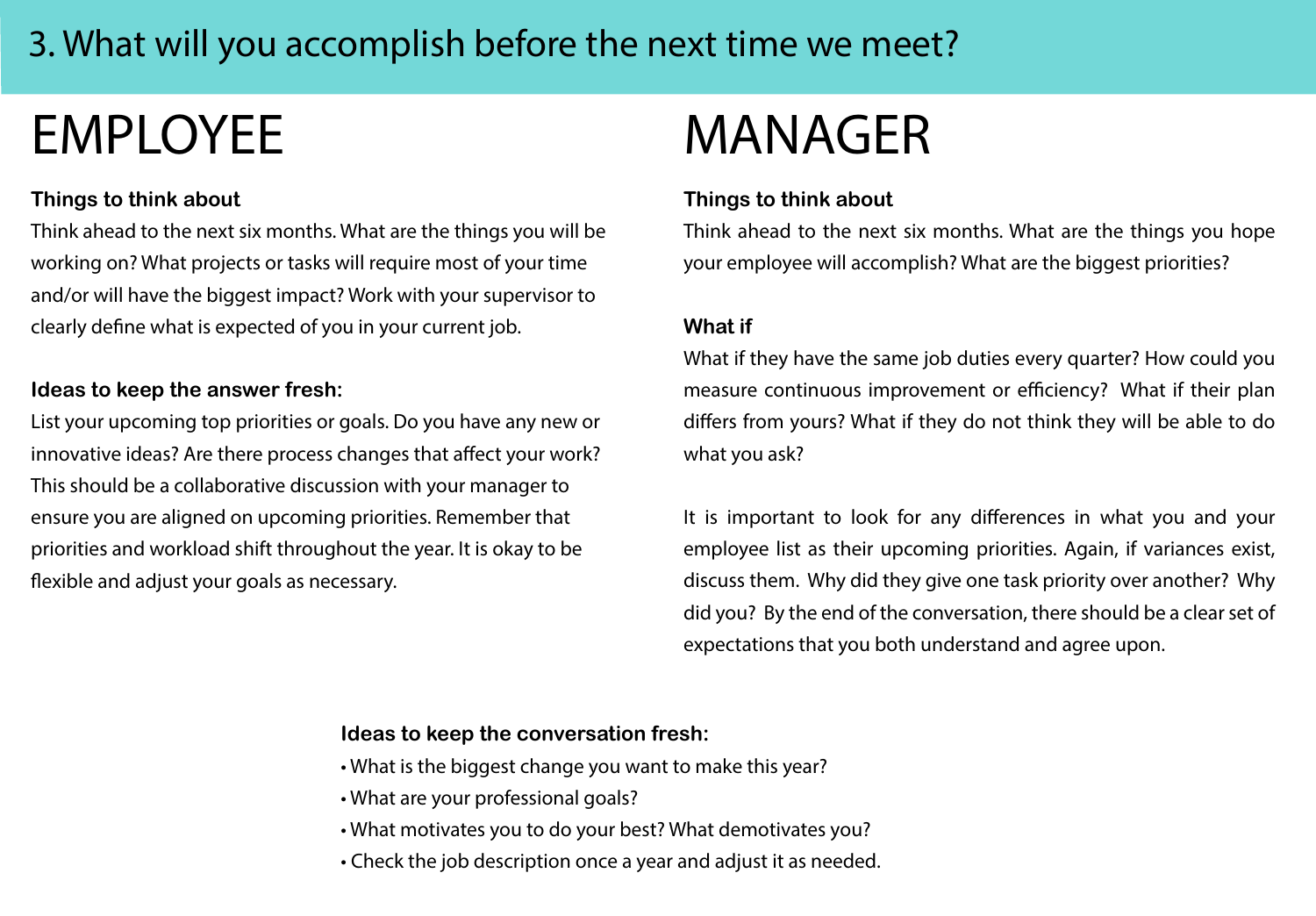## EMPLOYEE MANAGER 4. What are your natural strengths and talents? How can you further utilize these in your job and within our team?

#### **Things to think about**

During which tasks/projects were you "in your zone?" Which part of your job gives you the most energy? What traits helped you succeed? What are ways you can further develop and invest in your strengths and talents? How can we further tap into your strengths to help our team?

#### **Ideas to keep the answer fresh:**

If you have taken the StrengthsFinder assessment, you can pick one or two themes to highlight each conversation period. Think about what you are good at and what you like to do within your current job? What energizes you? Think about recent accomplishments. What traits helped you succeed? Is there a project or task you would like to be more involved with? What are ways you can further develop and invest in your strengths and talents? Ask your manager what they see as your strengths on the team.

#### **Things to think about**

Research shows that employees are more productive and engaged when they focus on using and developing their strengths. What do you see as your employee's strengths and talents? What unique contribution does he/she bring to your team? How else could they use their strengths and talents to benefit the unit?

#### **What if**

What if your employee doesn't know what he/she is good at? What if your employee is afraid to share what he/she would like to be more involved in? Talking about what you are good at can be difficult at first. Share your personal observations of where you see your employee thrive and succeed. Think about ways to help them further harness those talents to make your team even stronger. Encourage your employees to share the things that energize them. Understanding and hearing these thoughts will give you valuable insight into your team members.

- What skills or interests do you have that we have not made the most of?
- What are some areas you would like to improve over the next year?
- What motivates you to do your best at work, how have you used these skills over the past year to achieve your work goals?
- What are some key strengths that are utilized in your job?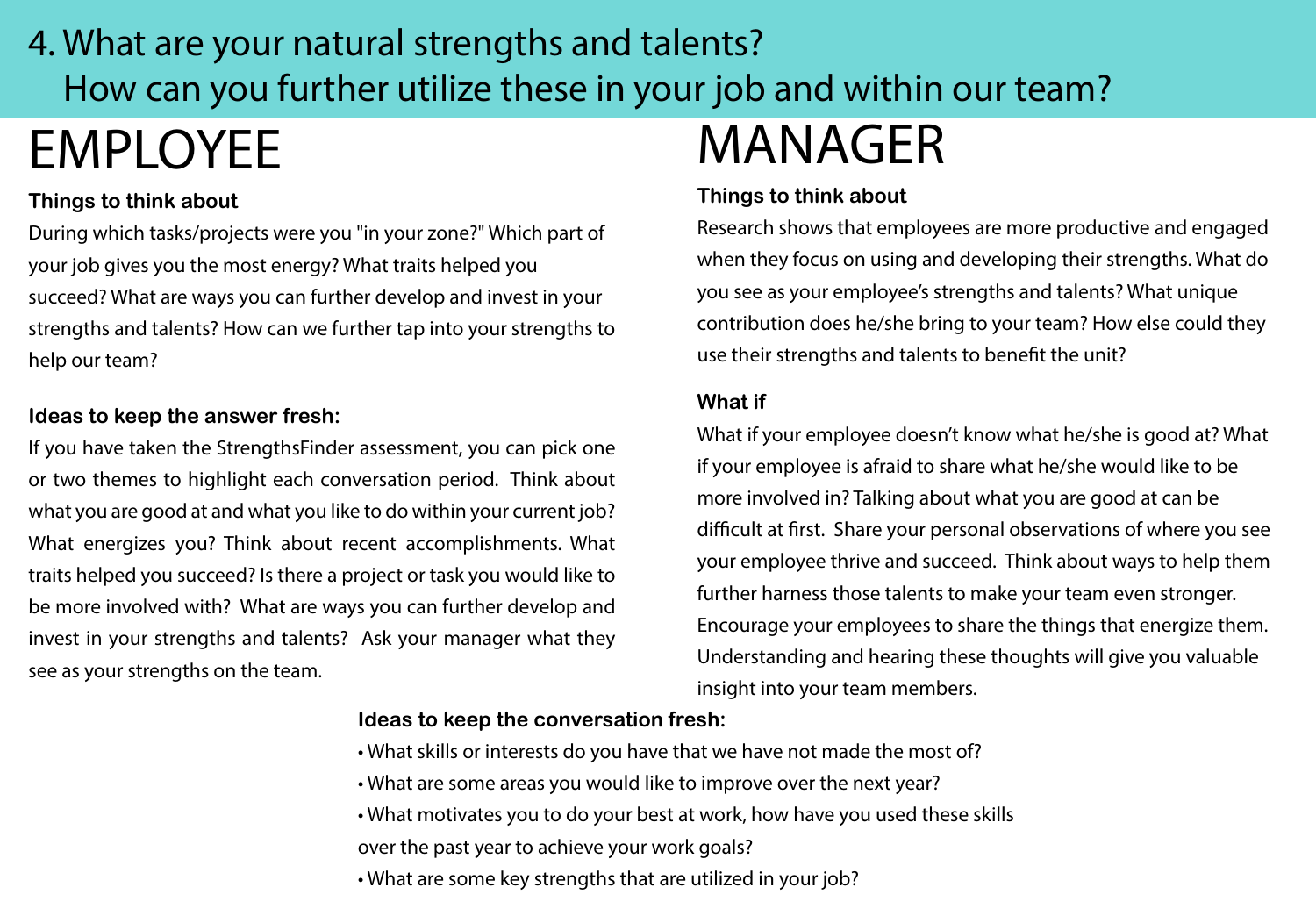### 5. What challenges are you facing today?

# EMPLOYEE

### **Things to think about**

Are there things that are keeping you from performing at your best? What are they? Be honest and forthcoming about your challenges. What could be better? What solutions do you have? Are there parts of your job do you find draining? Can you find a partner and/or use one of your strengths to help? How can you find a work around, if possible? Be prepared for an open, honest discussion and input from your manager on how to overcome obstacles.

#### **Ideas to keep the answer fresh:**

Identify things that can be improved. Do not say nothing. Even if you think there is no solution, it is helpful to make your manager aware of the challenge, so you both think through possible solutions.

## MANAGER

### **Things to think about**

Listen to your employees share what obstacles might be standing in their way of performing their best or accomplishing a goal. What ways can you provide guidance and support? What challenges have you observed as their manager?

#### **What if**

What if they say they do not have any challenges? What if they have a challenge but I am not sure how to help? What if they say that everything is fine, but I sense that it is not?

It is important to let your employees talk about things that are getting in the way of them performing at their best. Sometimes you will find a solution. Sometimes that might not be possible. Listening to their point of view lets them know that you care.

- Do you feel like the team is working well? If not what should change to make the team more effective? If yes, why?
- What changes would you like to see in the workplace?
- What hurdles in the workplace are causing your job to be more difficult?
- What hurdles are making it more difficult for you to reach your goal?
- Are there skills are you missing? How do you think we should go about filling those voids?